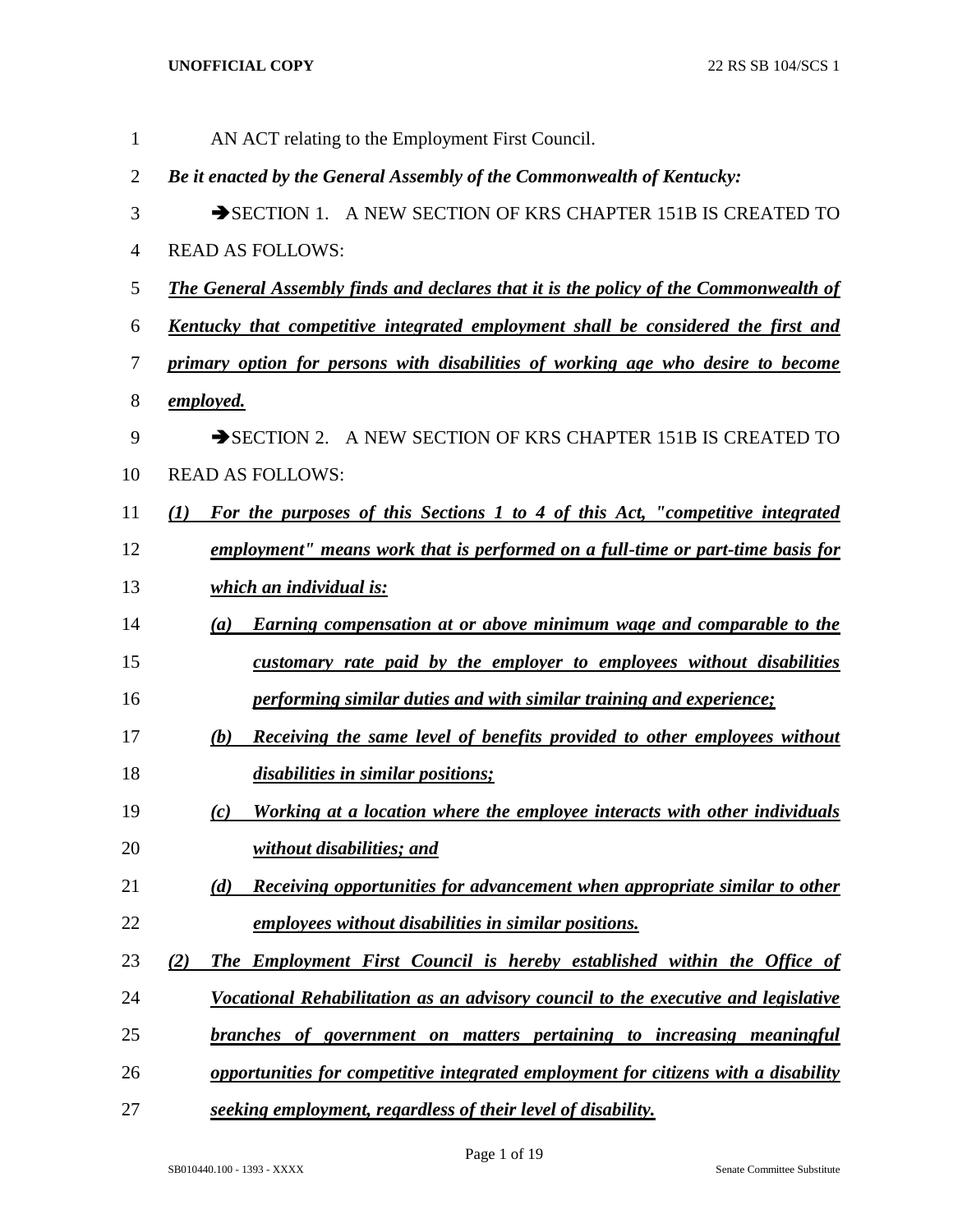| 1              | (3) | <b>The Employment First Council shall be composed of twenty-eight (28) members.</b>                                                    |
|----------------|-----|----------------------------------------------------------------------------------------------------------------------------------------|
| $\overline{2}$ |     | <u>Members of the council shall be appointed by the Governor in a manner that is</u>                                                   |
| 3              |     | geographically and culturally representative of the population of the                                                                  |
| 4              |     | <b>Commonwealth and shall include:</b>                                                                                                 |
| 5              |     | <b>One (1) representative from the Office of Vocational Rehabilitation;</b><br>(a)                                                     |
| 6              |     | <b>One (1) representative from the Kentucky Workforce Innovation Board;</b><br>(b)                                                     |
| 7              |     | <b>One (1) representative from the Department of Education;</b><br>(c)                                                                 |
| 8              |     | <b>One (1) representative from the office of Career and Technical Education;</b><br>(d)                                                |
| 9              |     | <b>One (1) representative from the Department for Medicaid Services;</b><br>(e)                                                        |
| 10             |     | One (1) representative from the Department for Behavioral Health,<br>(f)                                                               |
| 11             |     | <b>Developmental and Intellectual Disabilities;</b>                                                                                    |
| 12             |     | One (1) representative from the Commonwealth Council on Developmental<br>$\left( \mathbf{g} \right)$                                   |
| 13             |     | Disabilities;                                                                                                                          |
| 14             |     | <b>One (1) representative from Kentucky Protection and Advocacy;</b><br>(h)                                                            |
| 15             |     | <b>One (1) representative from the Department for Income Support, Disability</b><br>(i)                                                |
| 16             |     | <b>Determination Services;</b>                                                                                                         |
| 17             |     | <b>One (1) representative from the Division of Behavioral Health;</b><br>(i)                                                           |
| 18             |     | <b>One (1) representative from the Kentucky Autism Training Center;</b><br>$\left( k\right)$                                           |
| 19             |     | One (1) representative from the Department for Behavioral Health,<br>(l)                                                               |
| 20             |     | Developmental and Intellectual Disabilities, Office of Autism;                                                                         |
| 21             |     | One (1) representative from the University of Kentucky Human<br>(m)                                                                    |
| 22             |     | <b>Development Institute;</b>                                                                                                          |
| 23             |     | Two (2) representatives from a state vocational rehabilitation provider<br>(n)                                                         |
| 24             |     | agency;                                                                                                                                |
| 25             |     | <b>Statewide</b><br>Council<br><i>for</i><br><b>Vocational</b><br>$\boldsymbol{\omega}$<br><b>One</b><br>(I)<br>representative<br>from |
| 26             |     | <b>Rehabilitation;</b>                                                                                                                 |
| 27             |     | <b>One (1) representative from the Kentucky Chamber of Commerce;</b><br>(p)                                                            |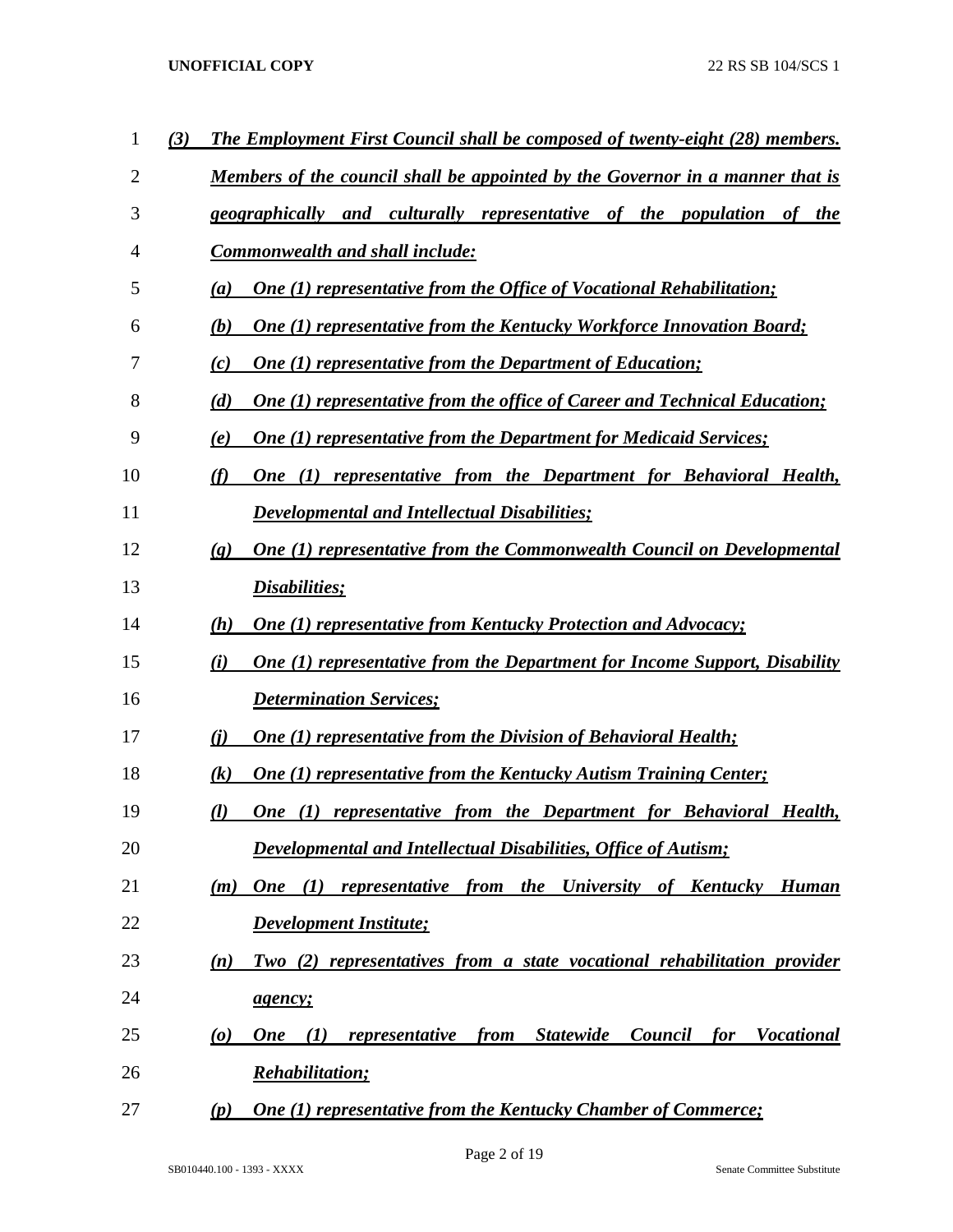| 1  |     | <b>One (1) representative from the Council of State Governments;</b><br>(q)              |
|----|-----|------------------------------------------------------------------------------------------|
| 2  |     | Four (4) representatives each having at least one (1) of the following<br>(r)            |
| 3  |     | <i><u><b>qualifications:</b></u></i>                                                     |
| 4  |     | A physical or mental impairment that substantially limits one (1) or                     |
| 5  |     | <u>more major life activity;</u>                                                         |
| 6  |     | A history or record of such an impairment; or<br>2.                                      |
| 7  |     | A person who is perceived by others as having such an impairment;<br>3.                  |
| 8  |     | Two (2) representatives who have an immediate family member with a<br>(s)                |
| 9  |     | disability; and                                                                          |
| 10 |     | <b>Four (4) representatives of business, industry, and labor.</b><br>(t)                 |
| 11 | (4) | After the initial appointments, members of the Employment First Council shall            |
| 12 |     | serve terms of three (3) years. Members shall be eligible to succeed themselves          |
| 13 |     | and shall serve until their successor is appointed.                                      |
| 14 | (5) | Members of the Employment First Council shall not be paid for their service as           |
| 15 |     | council members, and shall not be reimbursed for any expenses involved in                |
| 16 |     | <i><u><b>attending council meetings.</b></u></i>                                         |
| 17 | (6) | The Employment First Council shall elect a chair, a vice chair, and a legislative        |
| 18 |     | <u>liaison from its council members who shall serve in those capacities until</u>        |
| 19 |     | replaced. The legislative liaison shall communicate with the legislative and             |
| 20 |     | <u>executive branch about the council's progress and ensure that the work of the</u>     |
| 21 |     | council is separate and distinct from the work of the Statewide Council for              |
| 22 |     | <b>Vocational Rehabilitation.</b>                                                        |
| 23 | (7) | A majority of council members shall constitute a quorum for the purposes of              |
| 24 |     | conducting business. The council shall be subject to the provisions of the               |
| 25 |     | Kentucky Open Records Act, as set forth in KRS 61.870 to 61.884.                         |
| 26 | (8) | <b>The Employment First Council shall meet quarterly, upon the call of the chair, or</b> |
| 27 |     | at the request of the secretary of the Education and Workforce Development               |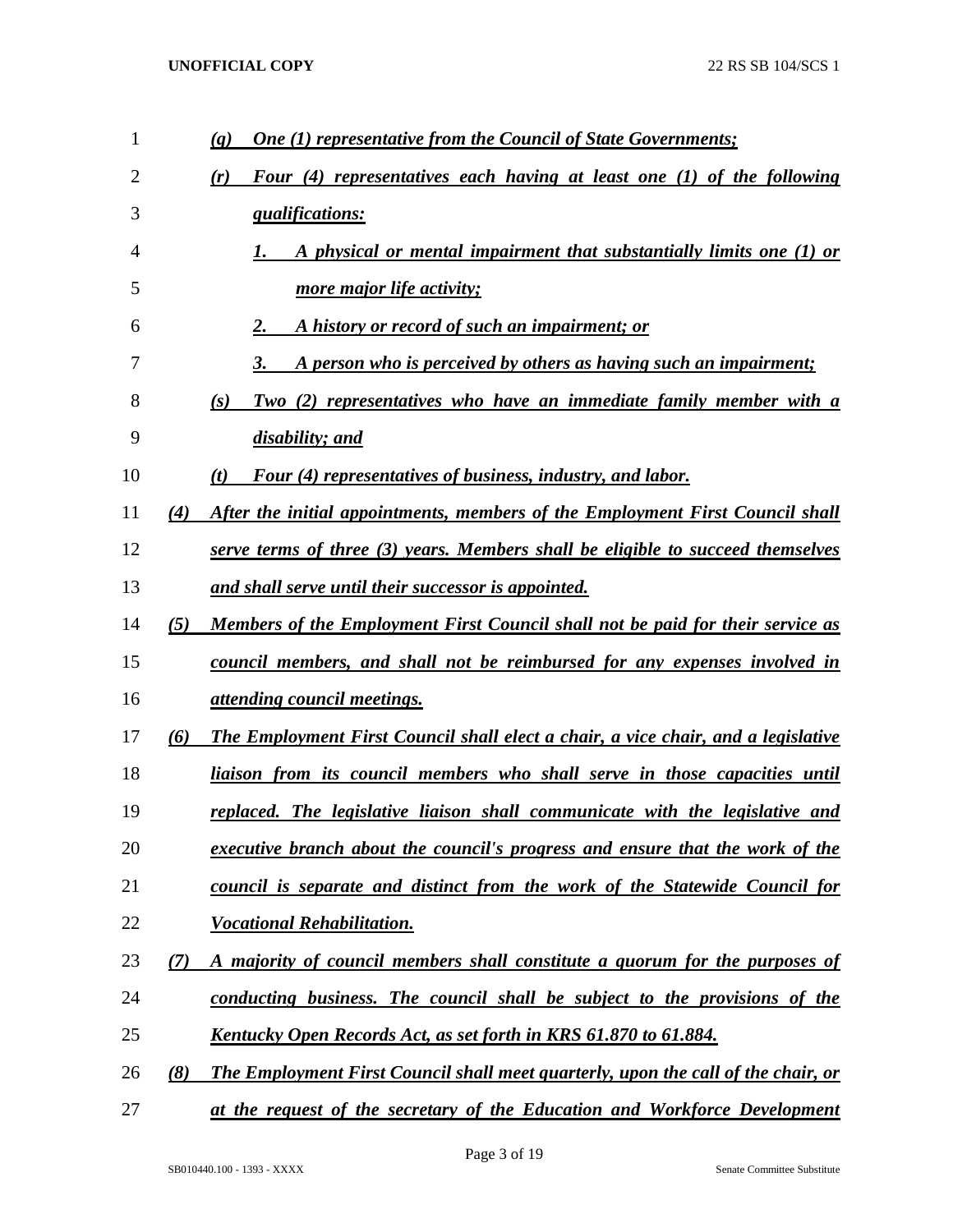| 1              | Cabinet. The council shall receive assistance in carrying out its administrative                  |
|----------------|---------------------------------------------------------------------------------------------------|
| $\overline{2}$ | functions from the Department of Workforce Development and shall be attached                      |
| 3              | to the Education and Workforce Development Cabinet for administrative                             |
| $\overline{4}$ | purposes.                                                                                         |
| 5              | SECTION 3. A NEW SECTION OF KRS CHAPTER 151B IS CREATED TO                                        |
| 6              | <b>READ AS FOLLOWS:</b>                                                                           |
| 7              | <b>The Employment First Council shall:</b>                                                        |
| 8              | <i>Identify state policies that create disincentives for the employment of people with</i><br>(1) |
| 9              | disabilities and develop recommendations to address and eliminate those                           |
| 10             | disincentives;                                                                                    |
| 11             | Develop training and resources for families, self-advocates, public and private<br>(2)            |
| 12             | providers, and employers on the benefits of competitive integrated employment of                  |
| 13             | workers with a disability;                                                                        |
| 14             | (3)<br>Recommend the development and implementation of policies and effective                     |
| 15             | practices for providers of supported employment services that increase                            |
| 16             | employment opportunities for workers with a disability;                                           |
| 17             | (4)<br>Utilize appropriate metrics to assess progress of efforts to increase the competitive      |
| 18             | integrated employment of workers with a disability; and                                           |
| 19             | Submit an annual report by December 1 to the Legislative Research Commission,<br>(5)              |
| 20             | the secretary of the Education and Workforce Development Cabinet, and the                         |
| 21             | Governor summarizing its findings and recommendations.                                            |
| 22             | SECTION 4. A NEW SECTION OF KRS CHAPTER 151B IS CREATED TO                                        |
| 23             | <b>READ AS FOLLOWS:</b>                                                                           |
| 24             | Nothing in Sections 1 to 4 of this Act shall be construed to require any employer to give         |
| 25             | preference to hiring persons with disabilities nor shall anything be construed to                 |
| 26             | mandate that those program participants having no desire to become employed be                    |
| 27             | forced to do so.                                                                                  |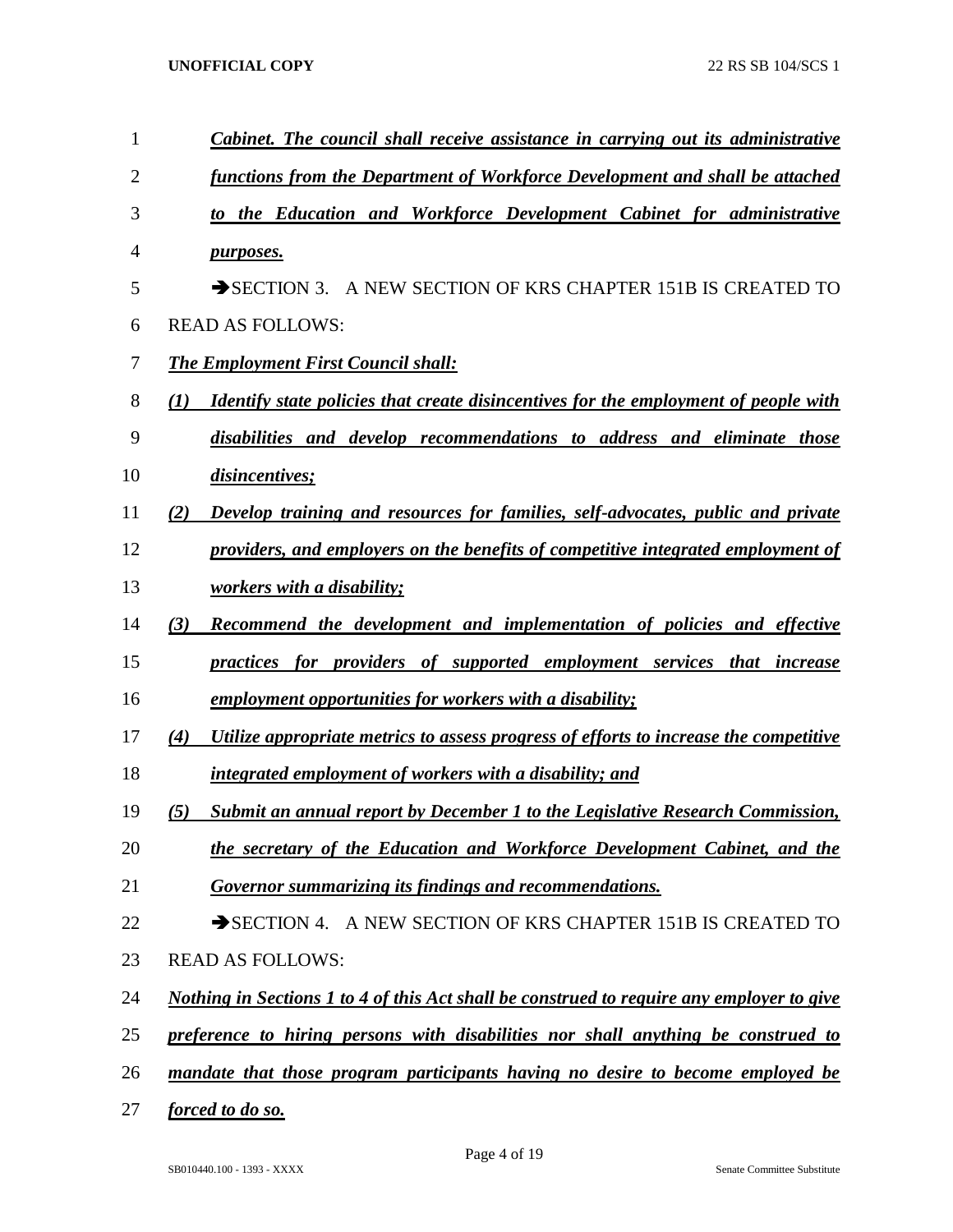| $\mathbf{1}$   |                                                                                            | Section 5. KRS 12.020 is amended to read as follows:                                        |  |  |  |  |  |  |  |  |  |  |
|----------------|--------------------------------------------------------------------------------------------|---------------------------------------------------------------------------------------------|--|--|--|--|--|--|--|--|--|--|
| $\overline{2}$ |                                                                                            | Departments, program cabinets and their departments, and the respective major               |  |  |  |  |  |  |  |  |  |  |
| 3              |                                                                                            | administrative bodies that they include are enumerated in this section. It is not intended  |  |  |  |  |  |  |  |  |  |  |
| $\overline{4}$ |                                                                                            | that this enumeration of administrative bodies be all-inclusive. Every authority, board,    |  |  |  |  |  |  |  |  |  |  |
| 5              |                                                                                            | bureau, interstate compact, commission, committee, conference, council, office, or any      |  |  |  |  |  |  |  |  |  |  |
| 6              | other form of organization shall be included in or attached to the department or program   |                                                                                             |  |  |  |  |  |  |  |  |  |  |
| $\tau$         | cabinet in which they are included or to which they are attached by statute or statutorily |                                                                                             |  |  |  |  |  |  |  |  |  |  |
| $8\,$          |                                                                                            | authorized executive order; except in the case of the Personnel Board and where the         |  |  |  |  |  |  |  |  |  |  |
| 9              |                                                                                            | attached department or administrative body is headed by a constitutionally elected officer, |  |  |  |  |  |  |  |  |  |  |
| 10             | the attachment shall be solely for the purpose of dissemination of information and         |                                                                                             |  |  |  |  |  |  |  |  |  |  |
| 11             |                                                                                            | coordination of activities and shall not include any authority over the functions,          |  |  |  |  |  |  |  |  |  |  |
| 12             |                                                                                            | personnel, funds, equipment, facilities, or records of the department or administrative     |  |  |  |  |  |  |  |  |  |  |
| 13             | body.                                                                                      |                                                                                             |  |  |  |  |  |  |  |  |  |  |
| 14             | Ι.                                                                                         | Cabinet for General Government - Departments headed by elected officers:                    |  |  |  |  |  |  |  |  |  |  |
| 15             | (1)                                                                                        | The Governor.                                                                               |  |  |  |  |  |  |  |  |  |  |
| 16             | (2)                                                                                        | Lieutenant Governor.                                                                        |  |  |  |  |  |  |  |  |  |  |
| 17             | (3)                                                                                        | Department of State.                                                                        |  |  |  |  |  |  |  |  |  |  |
| 18             |                                                                                            | Secretary of State.<br>(a)                                                                  |  |  |  |  |  |  |  |  |  |  |
| 19             |                                                                                            | Board of Elections.<br>(b)                                                                  |  |  |  |  |  |  |  |  |  |  |
| 20             |                                                                                            | Registry of Election Finance.<br>(c)                                                        |  |  |  |  |  |  |  |  |  |  |
| 21             | (4)                                                                                        | Department of Law.                                                                          |  |  |  |  |  |  |  |  |  |  |
| 22             |                                                                                            | Attorney General.<br>(a)                                                                    |  |  |  |  |  |  |  |  |  |  |
| 23             | (5)                                                                                        | Department of the Treasury.                                                                 |  |  |  |  |  |  |  |  |  |  |
| 24             |                                                                                            | Treasurer.<br>(a)                                                                           |  |  |  |  |  |  |  |  |  |  |
| 25             | (6)                                                                                        | Department of Agriculture.                                                                  |  |  |  |  |  |  |  |  |  |  |
| 26             |                                                                                            | Commissioner of Agriculture.<br>(a)                                                         |  |  |  |  |  |  |  |  |  |  |

(b) Agricultural Development Board.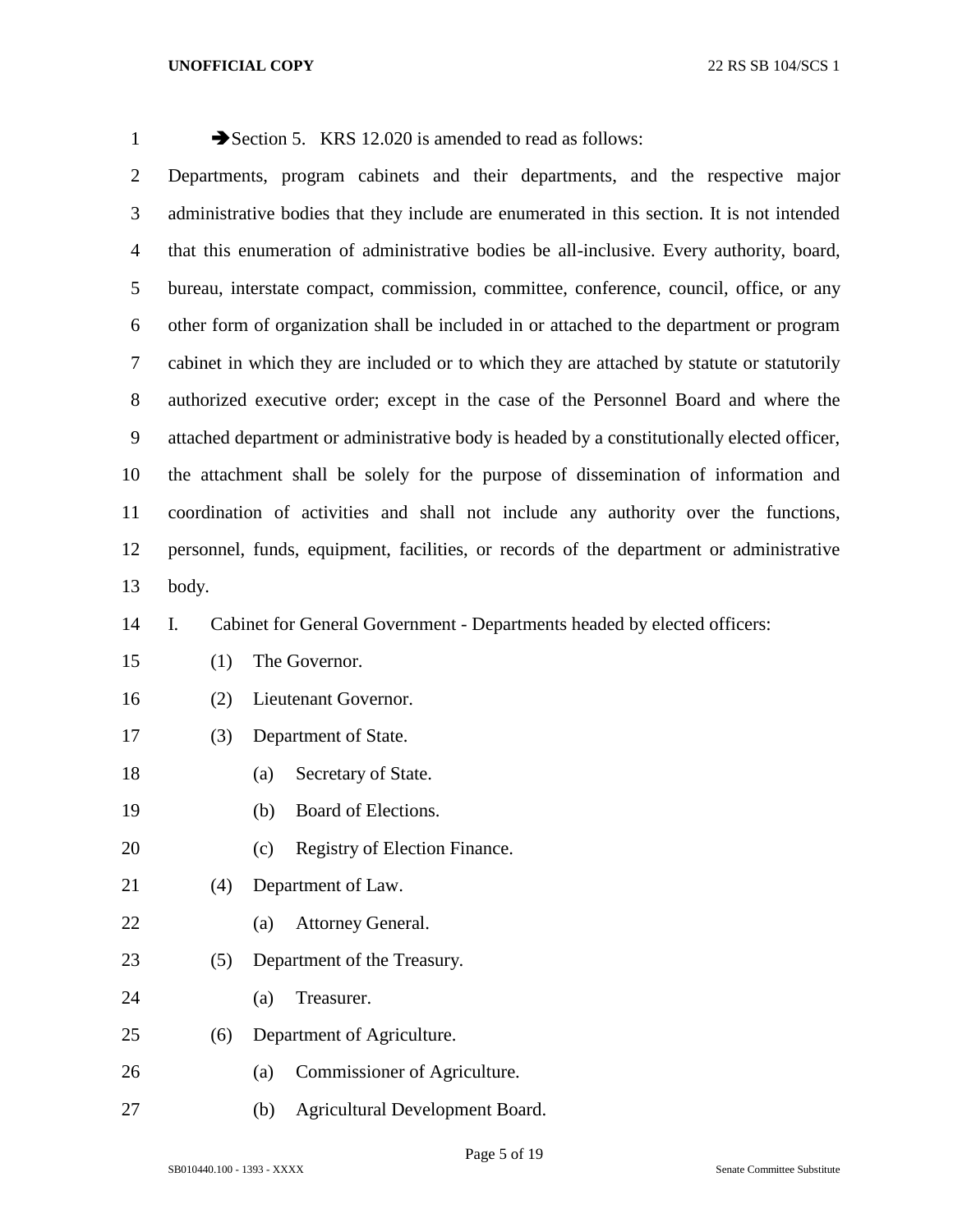| $\mathbf{1}$   |    |     | (c)                                            |    |               | Kentucky Agricultural Finance Corporation.            |  |  |  |  |
|----------------|----|-----|------------------------------------------------|----|---------------|-------------------------------------------------------|--|--|--|--|
| $\overline{2}$ |    | (7) |                                                |    |               | Auditor of Public Accounts.                           |  |  |  |  |
| 3              | П. |     | Program cabinets headed by appointed officers: |    |               |                                                       |  |  |  |  |
| 4              |    | (1) |                                                |    |               | Justice and Public Safety Cabinet:                    |  |  |  |  |
| 5              |    |     | (a)                                            |    |               | Department of Kentucky State Police.                  |  |  |  |  |
| 6              |    |     |                                                | 1. |               | Office of Administrative Services.                    |  |  |  |  |
| 7              |    |     |                                                |    | a.            | Division of Operational Support.                      |  |  |  |  |
| 8              |    |     |                                                |    | b.            | Division of Management Services.                      |  |  |  |  |
| 9              |    |     |                                                | 2. |               | Office of Operations.                                 |  |  |  |  |
| 10             |    |     |                                                |    | a.            | Division of West Troops.                              |  |  |  |  |
| 11             |    |     |                                                |    | b.            | Division of East Troops.                              |  |  |  |  |
| 12             |    |     |                                                |    | $C_{\bullet}$ | Division of Special Enforcement.                      |  |  |  |  |
| 13             |    |     |                                                |    | d.            | Division of Commercial Vehicle Enforcement.           |  |  |  |  |
| 14             |    |     |                                                | 3. |               | Office of Technical Services.                         |  |  |  |  |
| 15             |    |     |                                                |    | a.            | Division of Forensic Sciences.                        |  |  |  |  |
| 16             |    |     |                                                |    | b.            | Division of Information Technology.                   |  |  |  |  |
| 17             |    |     | (b)                                            |    |               | Department of Criminal Justice Training.              |  |  |  |  |
| 18             |    |     | (c)                                            |    |               | Department of Corrections.                            |  |  |  |  |
| 19             |    |     | (d)                                            |    |               | Department of Juvenile Justice.                       |  |  |  |  |
| 20             |    |     | (e)                                            |    |               | Office of the Secretary.                              |  |  |  |  |
| 21             |    |     | (f)                                            |    |               | Office of Drug Control Policy.                        |  |  |  |  |
| 22             |    |     | (g)                                            |    |               | Office of Legal Services.                             |  |  |  |  |
| 23             |    |     | (h)                                            |    |               | Office of the Kentucky State Medical Examiner.        |  |  |  |  |
| 24             |    |     | (i)                                            |    | Parole Board. |                                                       |  |  |  |  |
| 25             |    |     | (j)                                            |    |               | Kentucky State Corrections Commission.                |  |  |  |  |
| 26             |    |     | (k)                                            |    |               | Office of Legislative and Intergovernmental Services. |  |  |  |  |
| 27             |    |     | $\left( \frac{1}{2} \right)$                   |    |               | Office of Human Resource Management.                  |  |  |  |  |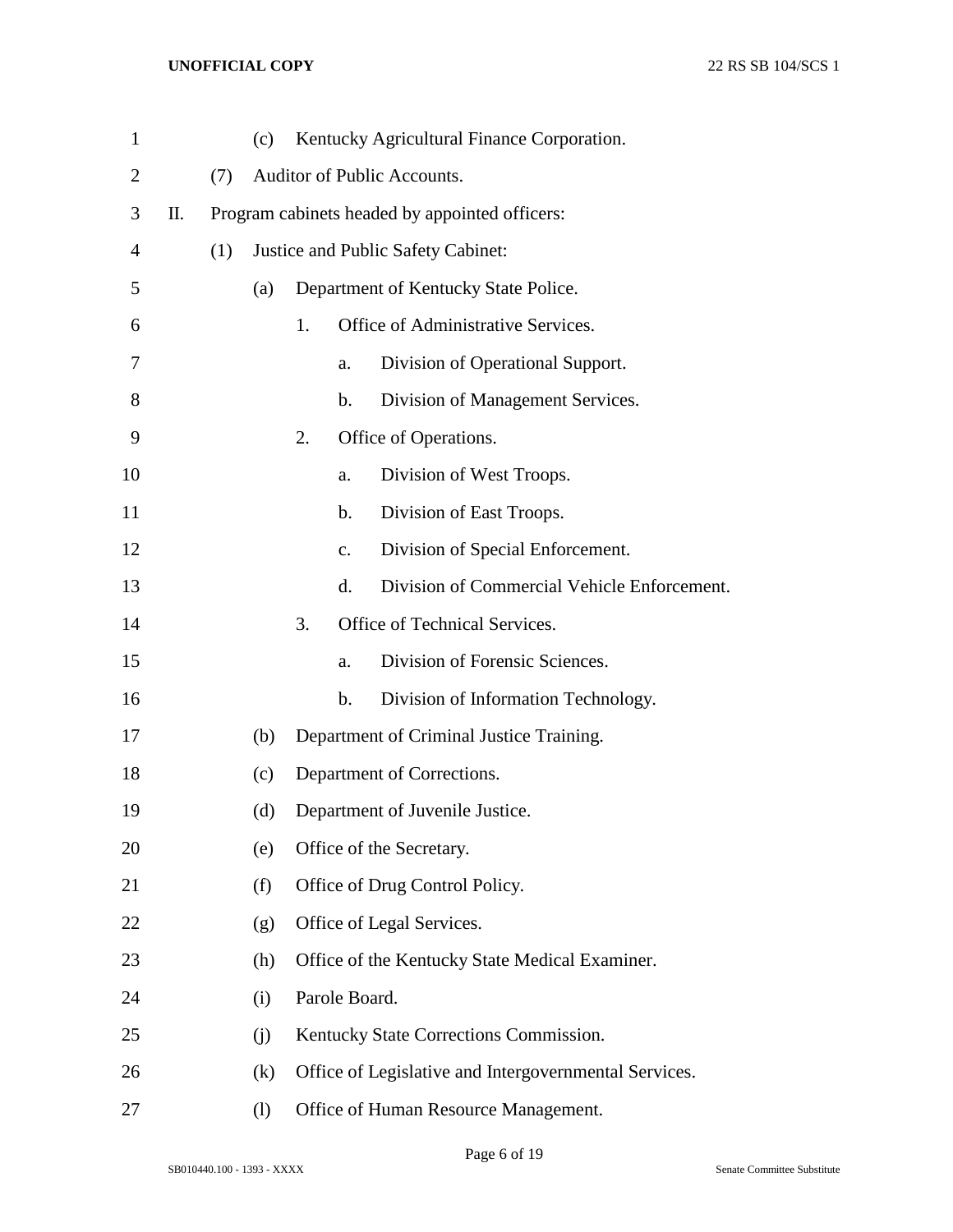| $\mathbf{1}$   |     |     | 1. | Division of Human Resource Administration.           |
|----------------|-----|-----|----|------------------------------------------------------|
| $\overline{2}$ |     |     | 2. | Division of Employee Management.                     |
| 3              |     | (m) |    | Department of Public Advocacy.                       |
| $\overline{4}$ |     | (n) |    | Office of Communications.                            |
| 5              |     |     | 1. | Information Technology Services Division.            |
| 6              |     | (0) |    | Office of Financial Management Services.             |
| 7              |     |     | 1. | Division of Financial Management.                    |
| 8              |     | (p) |    | Grants Management Division.                          |
| 9              | (2) |     |    | <b>Education and Workforce Development Cabinet:</b>  |
| 10             |     | (a) |    | Office of the Secretary.                             |
| 11             |     |     | 1. | Governor's Scholars Program.                         |
| 12             |     |     | 2. | Governor's School for Entrepreneurs Program.         |
| 13             |     |     | 3. | Office of the Kentucky Workforce Innovation Board.   |
| 14             |     |     | 4. | Foundation for Adult Education.                      |
| 15             |     |     | 5. | Early Childhood Advisory Council.                    |
| 16             |     | (b) |    | Office of Legal and Legislative Services.            |
| 17             |     |     | 1. | <b>Client Assistance Program.</b>                    |
| 18             |     | (c) |    | Office of Communication.                             |
| 19             |     | (d) |    | Office of Administrative Services.                   |
| 20             |     |     | 1. | Division of Human Resources.                         |
| 21             |     |     | 2. | Division of Operations and Support Services.         |
| 22             |     |     | 3. | Division of Fiscal Management.                       |
| 23             |     | (e) |    | Office of Technology Services.                       |
| 24             |     | (f) |    | Office of Educational Programs.                      |
| 25             |     | (g) |    | Office of the Kentucky Center for Statistics.        |
| 26             |     | (h) |    | Board of the Kentucky Center for Statistics.         |
| 27             |     | (i) |    | Board of Directors for the Center for School Safety. |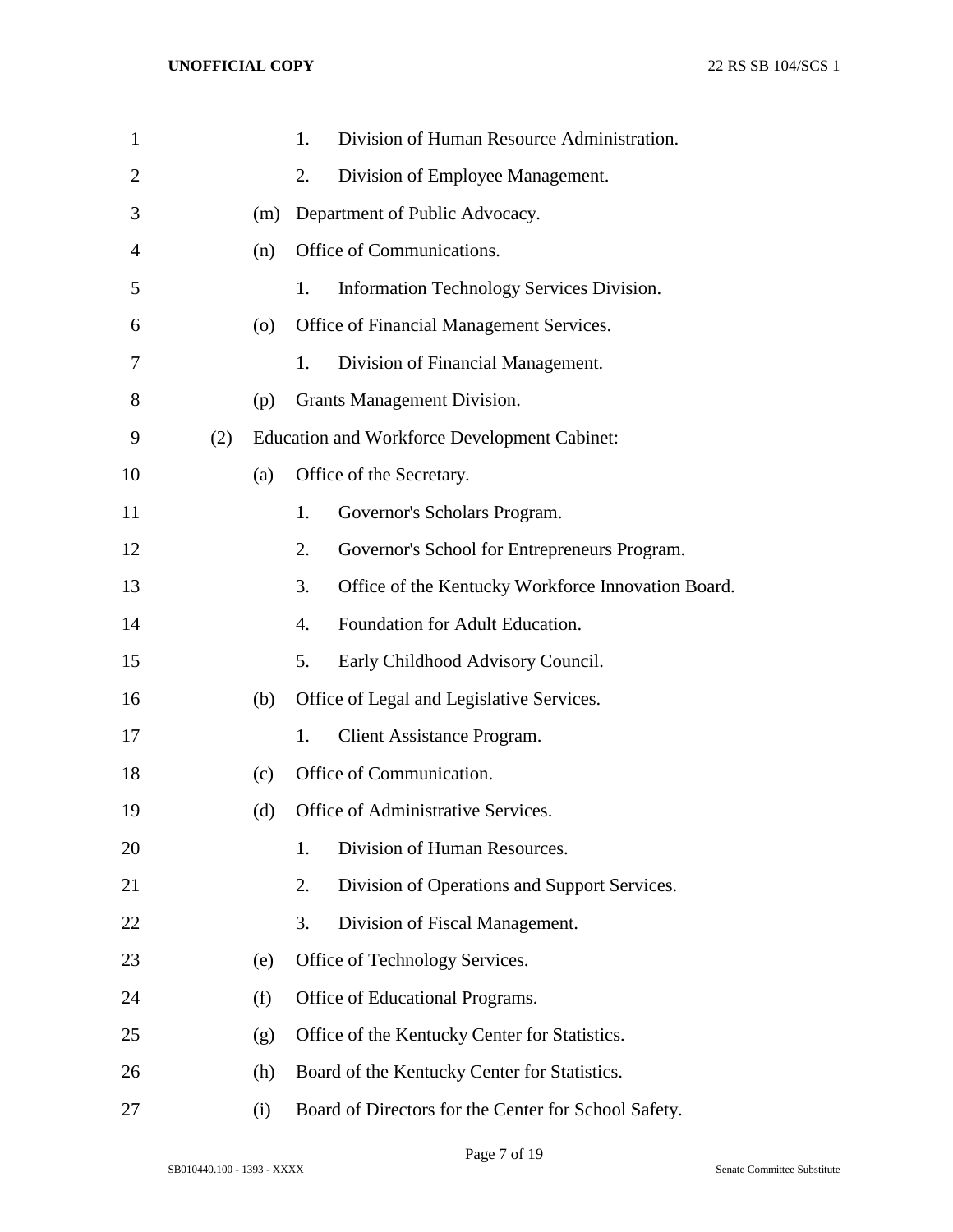| $\mathbf 1$    |     | (i) |    | Department of Education.                                                     |
|----------------|-----|-----|----|------------------------------------------------------------------------------|
| $\overline{2}$ |     |     | 1. | Kentucky Board of Education.                                                 |
| 3              |     |     | 2. | Kentucky Technical Education Personnel Board.                                |
| $\overline{4}$ |     |     | 3. | <b>Education Professional Standards Board.</b>                               |
| 5              |     | (k) |    | Department for Libraries and Archives.                                       |
| 6              |     | (1) |    | Department of Workforce Investment.                                          |
| 7              |     |     | 1. | Office of Vocational Rehabilitation.                                         |
| 8              |     |     |    | Division of Kentucky Business Enterprise.<br>a.                              |
| 9              |     |     |    | Division of the Carl D. Perkins Vocational Training Center.<br>$\mathbf b$ . |
| 10             |     |     |    | Division of Blind Services.<br>$\mathbf{C}$ .                                |
| 11             |     |     |    | d.<br>Division of Field Services.                                            |
| 12             |     |     |    | Statewide Council for Vocational Rehabilitation.<br>e.                       |
| 13             |     |     |    | <b>Employment First Council.</b>                                             |
| 14             |     |     | 2. | Office of Unemployment Insurance.                                            |
| 15             |     |     | 3. | Office of Employer and Apprenticeship Services.                              |
| 16             |     |     |    | Division of Apprenticeship.<br>a.                                            |
| 17             |     |     | 4. | Career Development Office.                                                   |
| 18             |     |     | 5. | Office of Adult Education.                                                   |
| 19             |     |     | 6. | Unemployment Insurance Commission.                                           |
| 20             |     |     | 7. | Kentucky Apprenticeship Council.                                             |
| 21             |     |     | 8. | Division of Technical Assistance.                                            |
| 22             |     | (m) |    | Foundation for Workforce Development.                                        |
| 23             |     | (n) |    | Kentucky Workforce Investment Board.                                         |
| 24             |     | (0) |    | Kentucky Commission on the Deaf and Hard of Hearing.                         |
| 25             |     | (p) |    | Kentucky Educational Television.                                             |
| 26             |     | (q) |    | Kentucky Environmental Education Council.                                    |
| 27             | (3) |     |    | <b>Energy and Environment Cabinet:</b>                                       |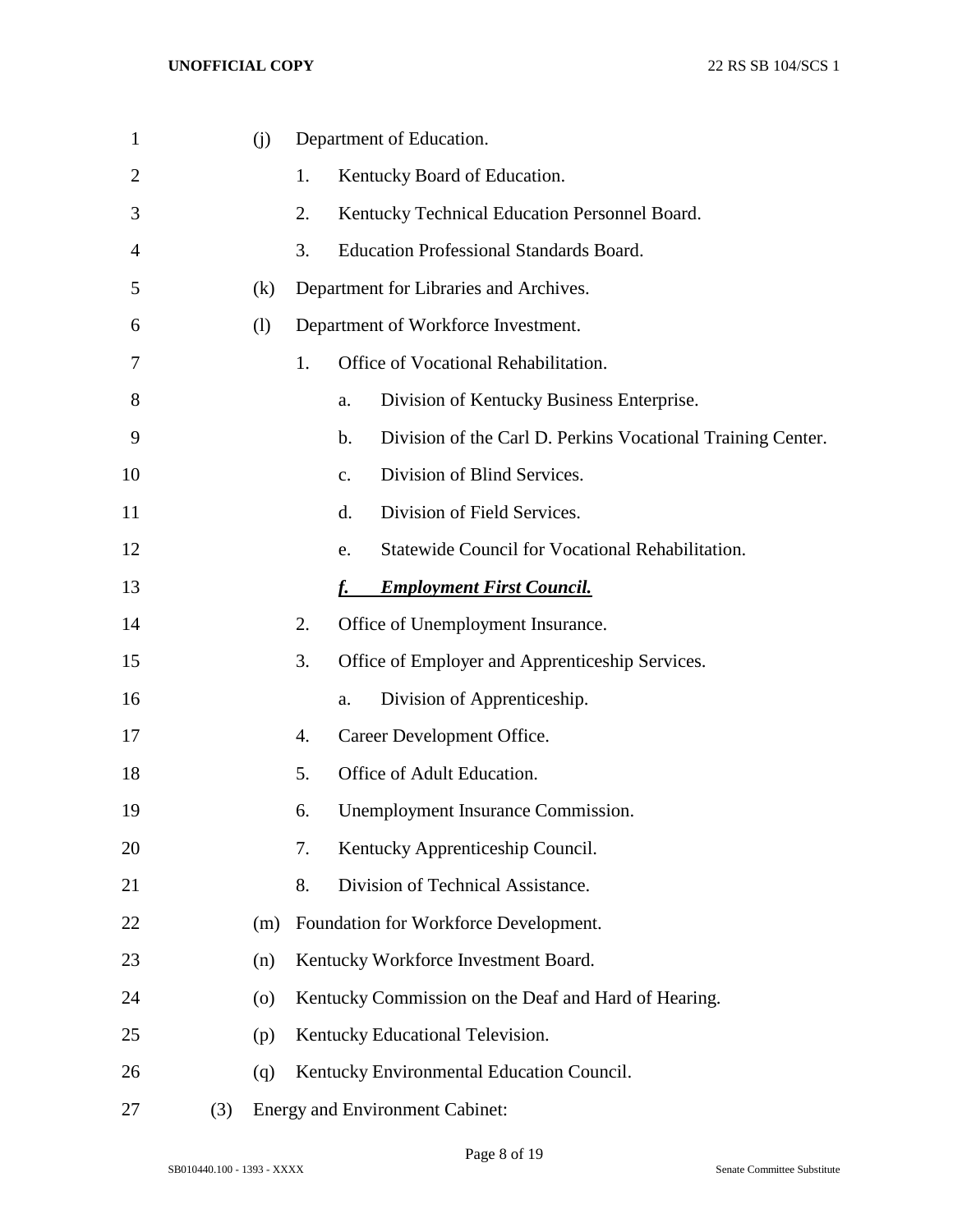| $\mathbf{1}$   | (a) |    | Office of the Secretary.                             |
|----------------|-----|----|------------------------------------------------------|
| $\overline{2}$ |     | 1. | Office of Legislative and Intergovernmental Affairs. |
| 3              |     | 2. | Office of Legal Services.                            |
| $\overline{4}$ |     |    | Legal Division I.<br>a.                              |
| 5              |     |    | Legal Division II.<br>$\mathbf b$ .                  |
| 6              |     | 3. | Office of Administrative Hearings.                   |
| 7              |     | 4. | Office of Communication.                             |
| 8              |     | 5. | Mine Safety Review Commission.                       |
| 9              |     | 6. | Office of Kentucky Nature Preserves.                 |
| 10             |     | 7. | Kentucky Public Service Commission.                  |
| 11             | (b) |    | Department for Environmental Protection.             |
| 12             |     | 1. | Office of the Commissioner.                          |
| 13             |     | 2. | Division for Air Quality.                            |
| 14             |     | 3. | Division of Water.                                   |
| 15             |     | 4. | Division of Environmental Program Support.           |
| 16             |     | 5. | Division of Waste Management.                        |
| 17             |     | 6. | Division of Enforcement.                             |
| 18             |     | 7. | Division of Compliance Assistance.                   |
| 19             | (c) |    | Department for Natural Resources.                    |
| 20             |     | 1. | Office of the Commissioner.                          |
| 21             |     | 2. | Division of Mine Permits.                            |
| 22             |     | 3. | Division of Mine Reclamation and Enforcement.        |
| 23             |     | 4. | Division of Abandoned Mine Lands.                    |
| 24             |     | 5. | Division of Oil and Gas.                             |
| 25             |     | 6. | Division of Mine Safety.                             |
| 26             |     | 7. | Division of Forestry.                                |
| 27             |     | 8. | Division of Conservation.                            |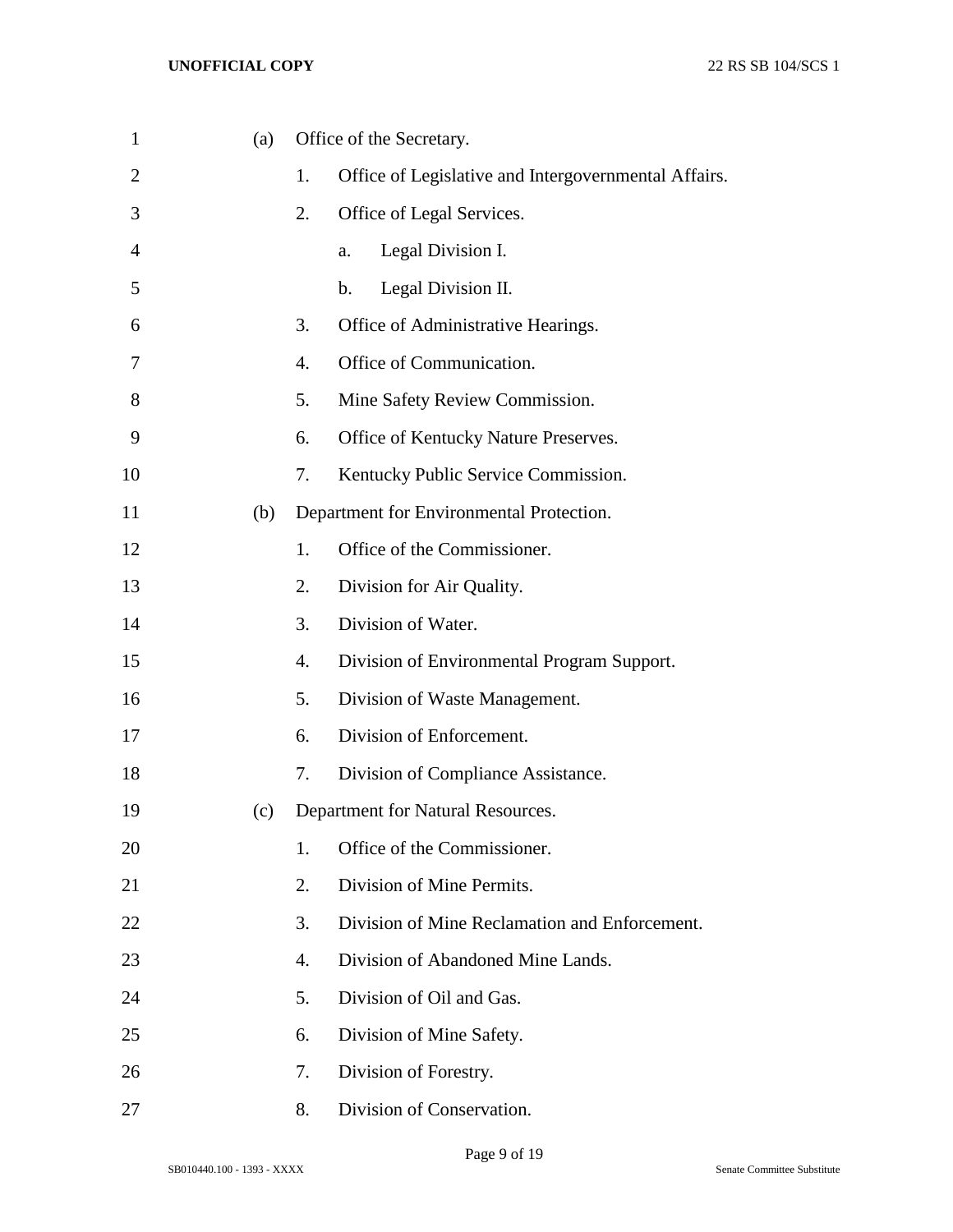| $\mathbf{1}$   |     |     | 9. | Office of the Reclamation Guaranty Fund.                     |
|----------------|-----|-----|----|--------------------------------------------------------------|
| $\overline{2}$ |     | (d) |    | Office of Energy Policy.                                     |
| 3              |     |     | 1. | Division of Energy Assistance.                               |
| 4              |     | (e) |    | Office of Administrative Services.                           |
| 5              |     |     | 1. | Division of Human Resources Management.                      |
| 6              |     |     | 2. | Division of Financial Management.                            |
| 7              |     |     | 3. | Division of Information Services.                            |
| 8              | (4) |     |    | Public Protection Cabinet.                                   |
| 9              |     | (a) |    | Office of the Secretary.                                     |
| 10             |     |     | 1. | Office of Communications and Public Outreach.                |
| 11             |     |     | 2. | Office of Legal Services.                                    |
| 12             |     |     |    | Insurance Legal Division.<br>a.                              |
| 13             |     |     |    | Charitable Gaming Legal Division.<br>b.                      |
| 14             |     |     |    | Alcoholic Beverage Control Legal Division.<br>$\mathbf{c}$ . |
| 15             |     |     |    | Housing, Buildings and Construction Legal Division.<br>d.    |
| 16             |     |     |    | Financial Institutions Legal Division.<br>e.                 |
| 17             |     |     |    | f.<br>Professional Licensing Legal Division.                 |
| 18             |     |     | 3. | Office of Administrative Hearings.                           |
| 19             |     |     | 4. | Office of Administrative Services.                           |
| 20             |     |     |    | Division of Human Resources.<br>a.                           |
| 21             |     |     |    | Division of Fiscal Responsibility.<br>b.                     |
| 22             |     | (b) |    | Office of Claims and Appeals.                                |
| 23             |     |     | 1. | Board of Tax Appeals.                                        |
| 24             |     |     | 2. | Board of Claims.                                             |
| 25             |     |     | 3. | Crime Victims Compensation Board.                            |
| 26             |     | (c) |    | Kentucky Boxing and Wrestling Commission.                    |
| 27             |     | (d) |    | Kentucky Horse Racing Commission.                            |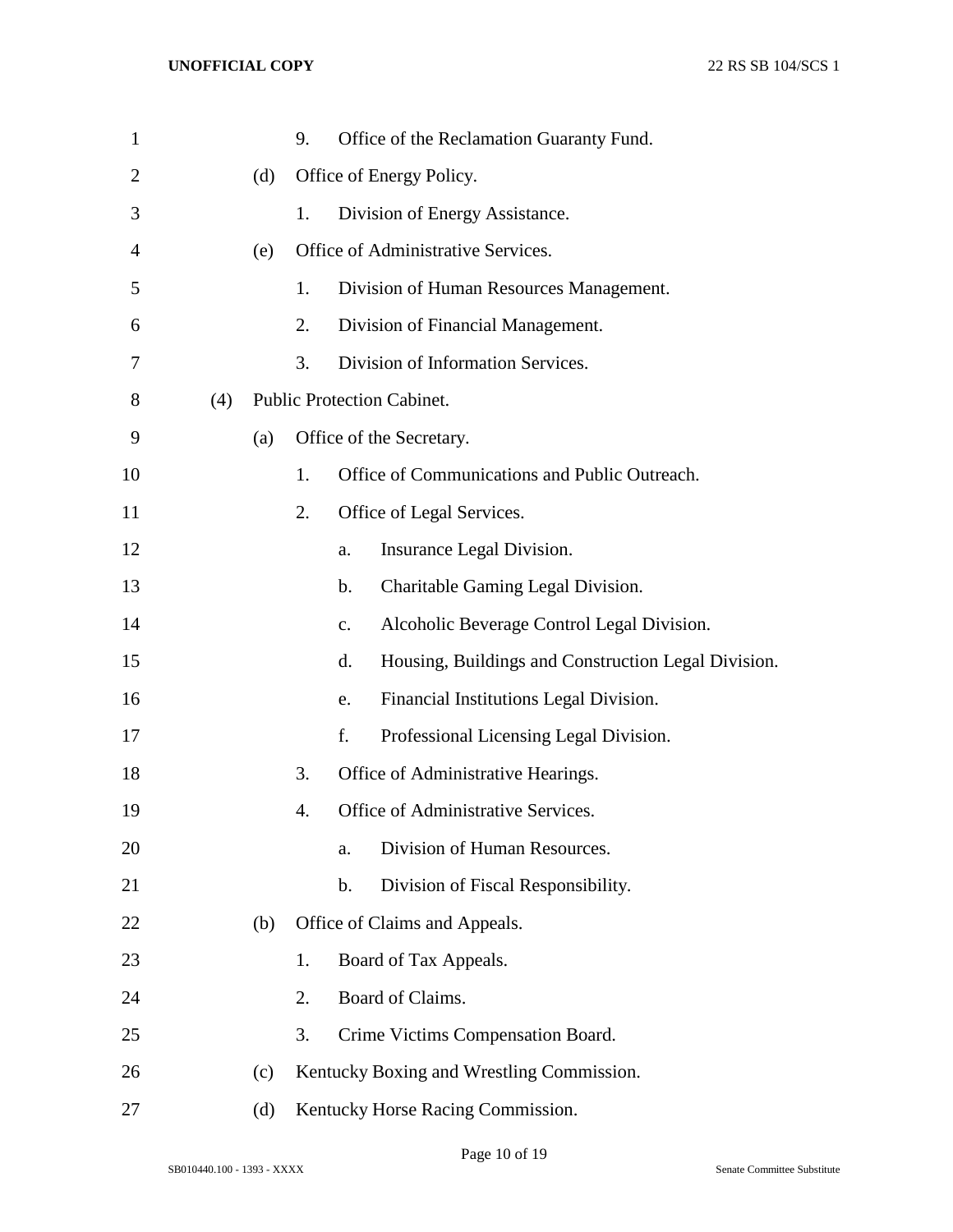| $\mathbf{1}$   |     | 1. | Office of Executive Director.                           |
|----------------|-----|----|---------------------------------------------------------|
| $\overline{2}$ |     |    | Division of Pari-mutuel Wagering and Compliance.<br>a.  |
| 3              |     |    | Division of Stewards.<br>b.                             |
| 4              |     |    | Division of Licensing.<br>$C_{\bullet}$                 |
| 5              |     |    | Division of Enforcement.<br>d.                          |
| 6              |     |    | Division of Incentives and Development.<br>e.           |
| 7              |     |    | f.<br>Division of Veterinary Services.                  |
| 8              | (e) |    | Department of Alcoholic Beverage Control.               |
| 9              |     | 1. | Division of Distilled Spirits.                          |
| 10             |     | 2. | Division of Malt Beverages.                             |
| 11             |     | 3. | Division of Enforcement.                                |
| 12             | (f) |    | Department of Charitable Gaming.                        |
| 13             |     | 1. | Division of Licensing and Compliance.                   |
| 14             |     | 2. | Division of Enforcement.                                |
| 15             | (g) |    | Department of Financial Institutions.                   |
| 16             |     | 1. | Division of Depository Institutions.                    |
| 17             |     | 2. | Division of Non-Depository Institutions.                |
| 18             |     | 3. | Division of Securities.                                 |
| 19             | (h) |    | Department of Housing, Buildings and Construction.      |
| 20             |     | 1. | Division of Fire Prevention.                            |
| 21             |     | 2. | Division of Plumbing.                                   |
| 22             |     | 3. | Division of Heating, Ventilation, and Air Conditioning. |
| 23             |     | 4. | Division of Building Code Enforcement.                  |
| 24             | (i) |    | Department of Insurance.                                |
| 25             |     | 1. | Division of Health and Life Insurance and Managed Care. |
| 26             |     | 2. | Division of Property and Casualty Insurance.            |
| 27             |     | 3. | Division of Administrative Services.                    |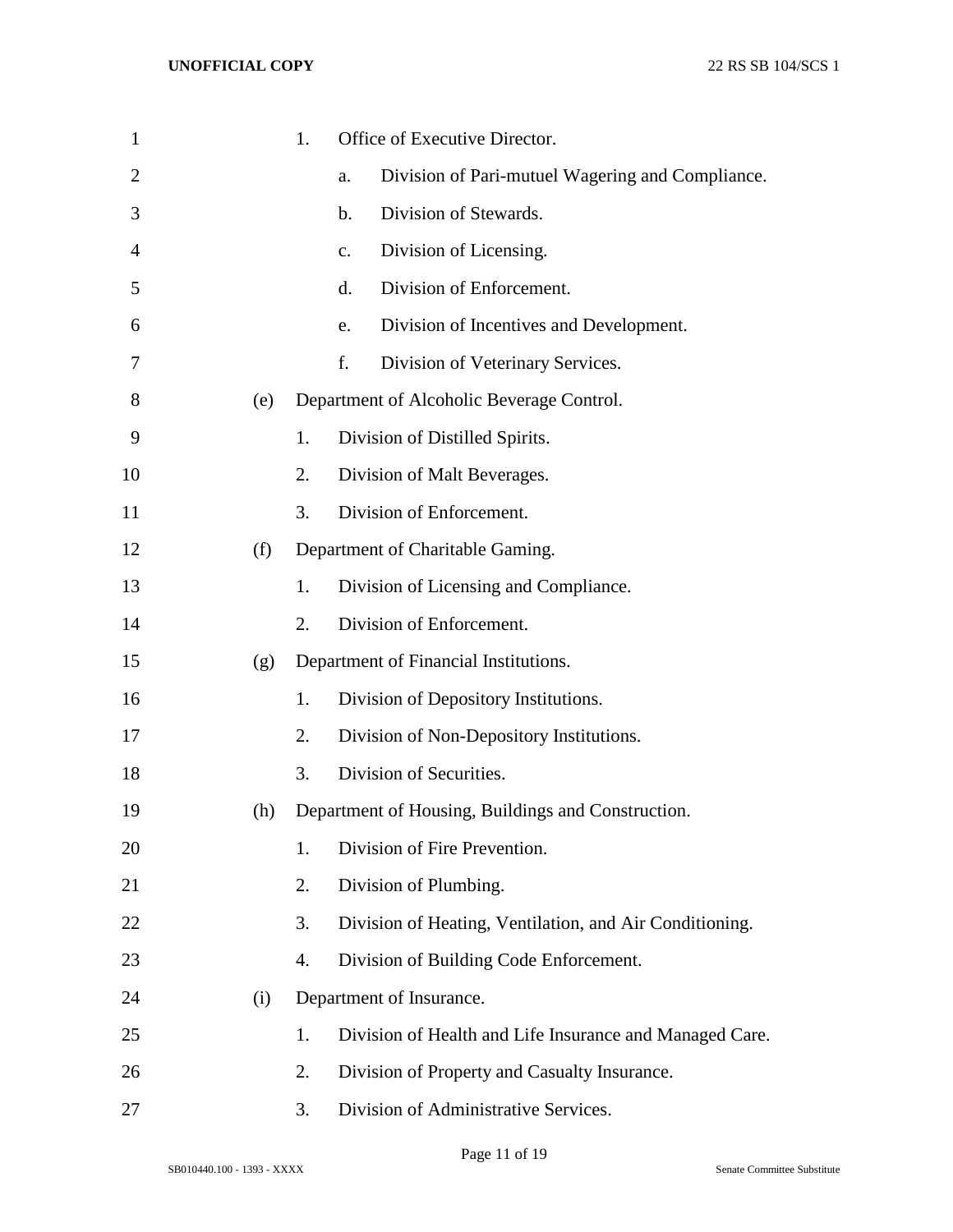| $\mathbf{1}$   |     |     | 4.             |                | Division of Financial Standards and Examination.         |  |  |  |
|----------------|-----|-----|----------------|----------------|----------------------------------------------------------|--|--|--|
| $\overline{2}$ |     |     | 5.             |                | Division of Licensing.                                   |  |  |  |
| 3              |     |     | 6.             |                | Division of Insurance Fraud Investigation.               |  |  |  |
| 4              |     |     | 7.             |                | Division of Consumer Protection.                         |  |  |  |
| 5              |     | (j) |                |                | Department of Professional Licensing.                    |  |  |  |
| 6              |     |     | 1.             |                | Real Estate Authority.                                   |  |  |  |
| 7              | (5) |     | Labor Cabinet. |                |                                                          |  |  |  |
| 8              |     | (a) |                |                | Office of the Secretary.                                 |  |  |  |
| 9              |     |     | 1.             |                | Office of General Counsel.                               |  |  |  |
| 10             |     |     |                | a.             | Workplace Standards Legal Division.                      |  |  |  |
| 11             |     |     |                | $\mathbf b$ .  | Workers' Claims Legal Division.                          |  |  |  |
| 12             |     |     | 2.             |                | Office of Administrative Services.                       |  |  |  |
| 13             |     |     |                | a.             | Division of Human Resources Management.                  |  |  |  |
| 14             |     |     |                | $\mathbf b$ .  | Division of Fiscal Management.                           |  |  |  |
| 15             |     |     |                | $\mathbf{c}$ . | Division of Professional Development and Organizational  |  |  |  |
| 16             |     |     |                |                | Management.                                              |  |  |  |
| 17             |     |     |                | d.             | Division of Information Technology and Support Services. |  |  |  |
| 18             |     |     | 3.             |                | Office of Inspector General.                             |  |  |  |
| 19             |     | (b) |                |                | Department of Workplace Standards.                       |  |  |  |
| 20             |     |     | 1.             |                | Division of Occupational Safety and Health Compliance.   |  |  |  |
| 21             |     |     | 2.             |                | Division of Occupational Safety and Health Education and |  |  |  |
| 22             |     |     |                |                | Training.                                                |  |  |  |
| 23             |     |     | 3.             |                | Division of Wages and Hours.                             |  |  |  |
| 24             |     | (c) |                |                | Department of Workers' Claims.                           |  |  |  |
| 25             |     |     | 1.             |                | Division of Workers' Compensation Funds.                 |  |  |  |
| 26             |     |     | 2.             |                | Office of Administrative Law Judges.                     |  |  |  |
| 27             |     |     | 3.             |                | Division of Claims Processing.                           |  |  |  |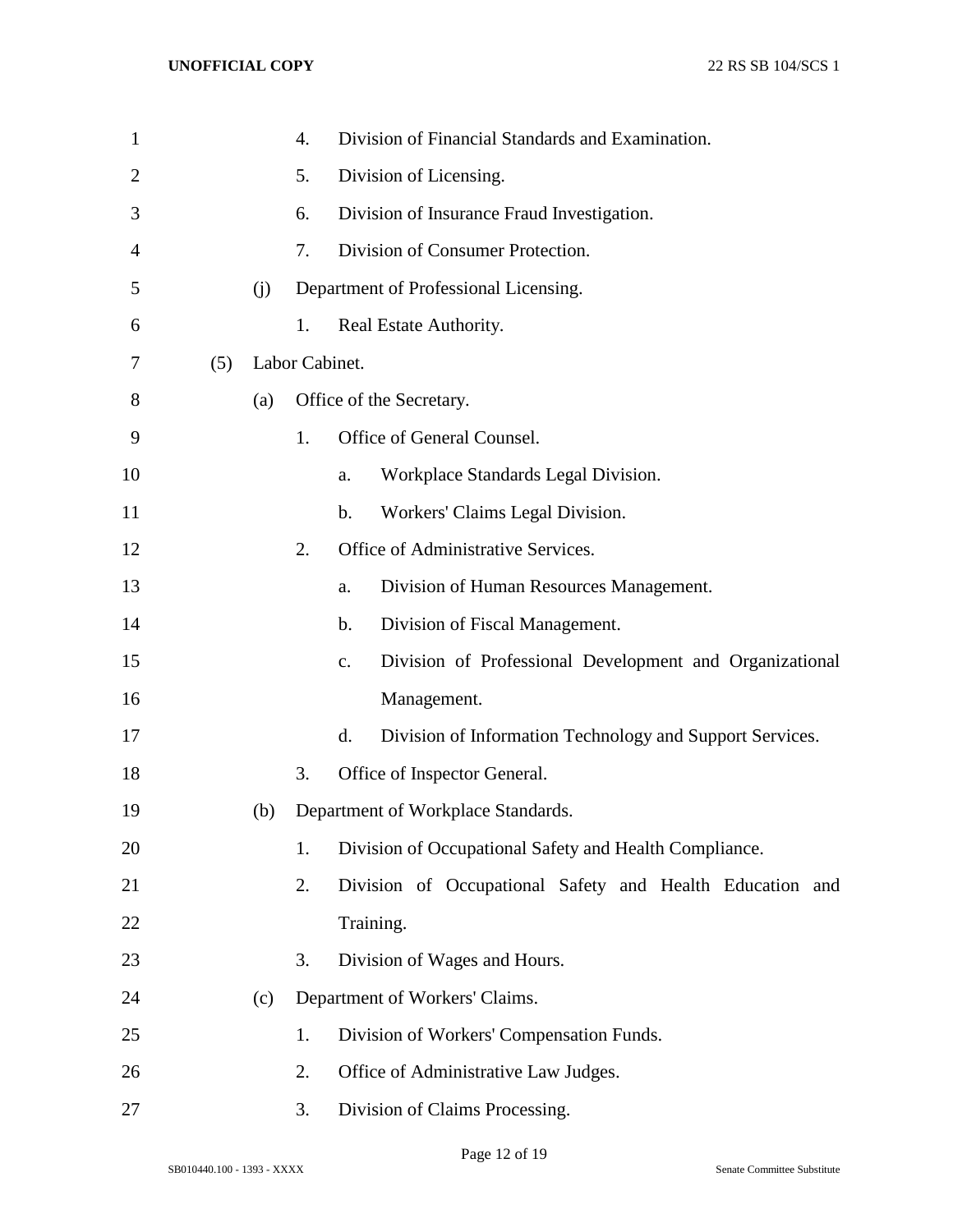| $\mathbf{1}$   |     |     | 4. | Division of Security and Compliance.                       |
|----------------|-----|-----|----|------------------------------------------------------------|
| $\overline{2}$ |     |     | 5. | Division of Information Services.                          |
| 3              |     |     | 6. | Division of Specialist and Medical Services.               |
| 4              |     |     | 7. | Workers' Compensation Board.                               |
| 5              |     | (d) |    | Workers' Compensation Funding Commission.                  |
| 6              |     | (e) |    | Occupational Safety and Health Standards Board.            |
| 7              |     | (f) |    | <b>State Labor Relations Board.</b>                        |
| 8              |     | (g) |    | Employers' Mutual Insurance Authority.                     |
| 9              |     | (h) |    | Kentucky Occupational Safety and Health Review Commission. |
| 10             |     | (i) |    | Workers' Compensation Nominating Committee.                |
| 11             | (6) |     |    | <b>Transportation Cabinet:</b>                             |
| 12             |     | (a) |    | Department of Highways.                                    |
| 13             |     |     | 1. | Office of Project Development.                             |
| 14             |     |     | 2. | Office of Project Delivery and Preservation.               |
| 15             |     |     | 3. | Office of Highway Safety.                                  |
| 16             |     |     | 4. | Highway District Offices One through Twelve.               |
| 17             |     | (b) |    | Department of Vehicle Regulation.                          |
| 18             |     | (c) |    | Department of Aviation.                                    |
| 19             |     | (d) |    | Department of Rural and Municipal Aid.                     |
| 20             |     |     | 1. | Office of Local Programs.                                  |
| 21             |     |     | 2. | Office of Rural and Secondary Roads.                       |
| 22             |     | (e) |    | Office of the Secretary.                                   |
| 23             |     |     | 1. | Office of Public Affairs.                                  |
| 24             |     |     | 2. | Office for Civil Rights and Small Business Development.    |
| 25             |     |     | 3. | Office of Budget and Fiscal Management.                    |
| 26             |     |     | 4. | Office of Inspector General.                               |
| 27             |     |     | 5. | Secretary's Office of Safety.                              |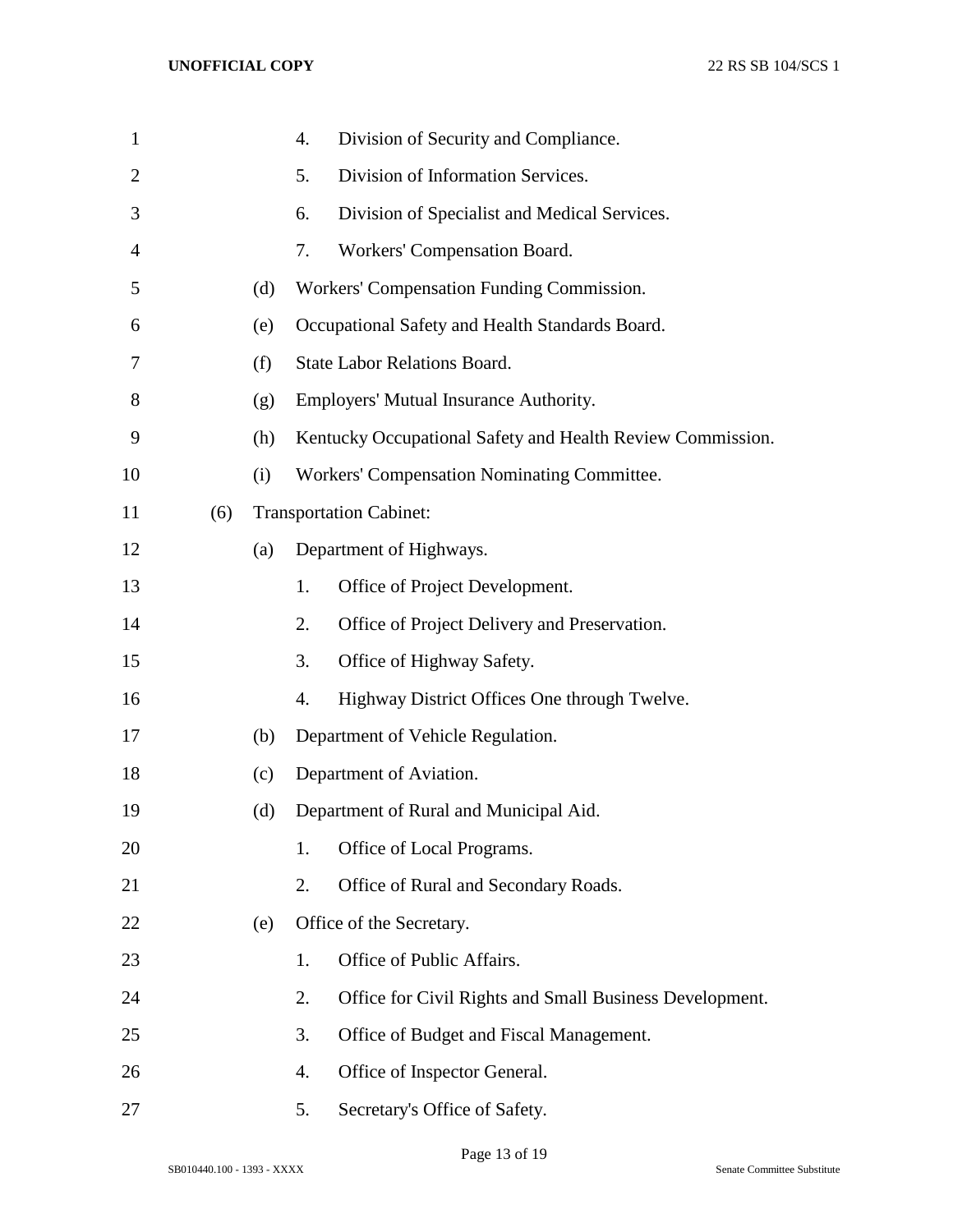| $\mathbf{1}$   |     | (f) |    |                   | Office of Support Services.                               |
|----------------|-----|-----|----|-------------------|-----------------------------------------------------------|
| $\overline{2}$ |     | (g) |    |                   | Office of Transportation Delivery.                        |
| 3              |     | (h) |    | Office of Audits. |                                                           |
| 4              |     | (i) |    |                   | Office of Human Resource Management.                      |
| 5              |     | (i) |    |                   | Office of Information Technology.                         |
| 6              |     | (k) |    |                   | Office of Legal Services.                                 |
| 7              | (7) |     |    |                   | <b>Cabinet for Economic Development:</b>                  |
| 8              |     | (a) |    |                   | Office of the Secretary.                                  |
| 9              |     |     | 1. |                   | Office of Legal Services.                                 |
| 10             |     |     | 2. |                   | Department for Business Development.                      |
| 11             |     |     | 3. |                   | Department for Financial Services.                        |
| 12             |     |     |    | a.                | Kentucky Economic Development Finance Authority.          |
| 13             |     |     |    | $\mathbf{b}$ .    | Finance and Personnel Division.                           |
| 14             |     |     |    | $C_{\bullet}$     | IT and Resource Management Division.                      |
| 15             |     |     |    | d.                | Compliance Division.                                      |
| 16             |     |     |    | e.                | Incentive Administration Division.                        |
| 17             |     |     |    | f.                | Bluegrass State Skills Corporation.                       |
| 18             |     |     | 4. |                   | Office of Marketing and Public Affairs.                   |
| 19             |     |     |    | a.                | <b>Communications Division.</b>                           |
| 20             |     |     |    | $\mathbf b$ .     | Graphics Design Division.                                 |
| 21             |     |     | 5. |                   | Office of Workforce, Community Development, and Research. |
| 22             |     |     | 6. |                   | Office of Entrepreneurship and Small Business Innovation. |
| 23             |     |     |    | a.                | Commission on Small Business Innovation and Advocacy.     |
| 24             | (8) |     |    |                   | Cabinet for Health and Family Services:                   |
| 25             |     | (a) |    |                   | Office of the Secretary.                                  |
| 26             |     |     | 1. |                   | Office of the Ombudsman and Administrative Review.        |
| 27             |     |     | 2. |                   | Office of Public Affairs.                                 |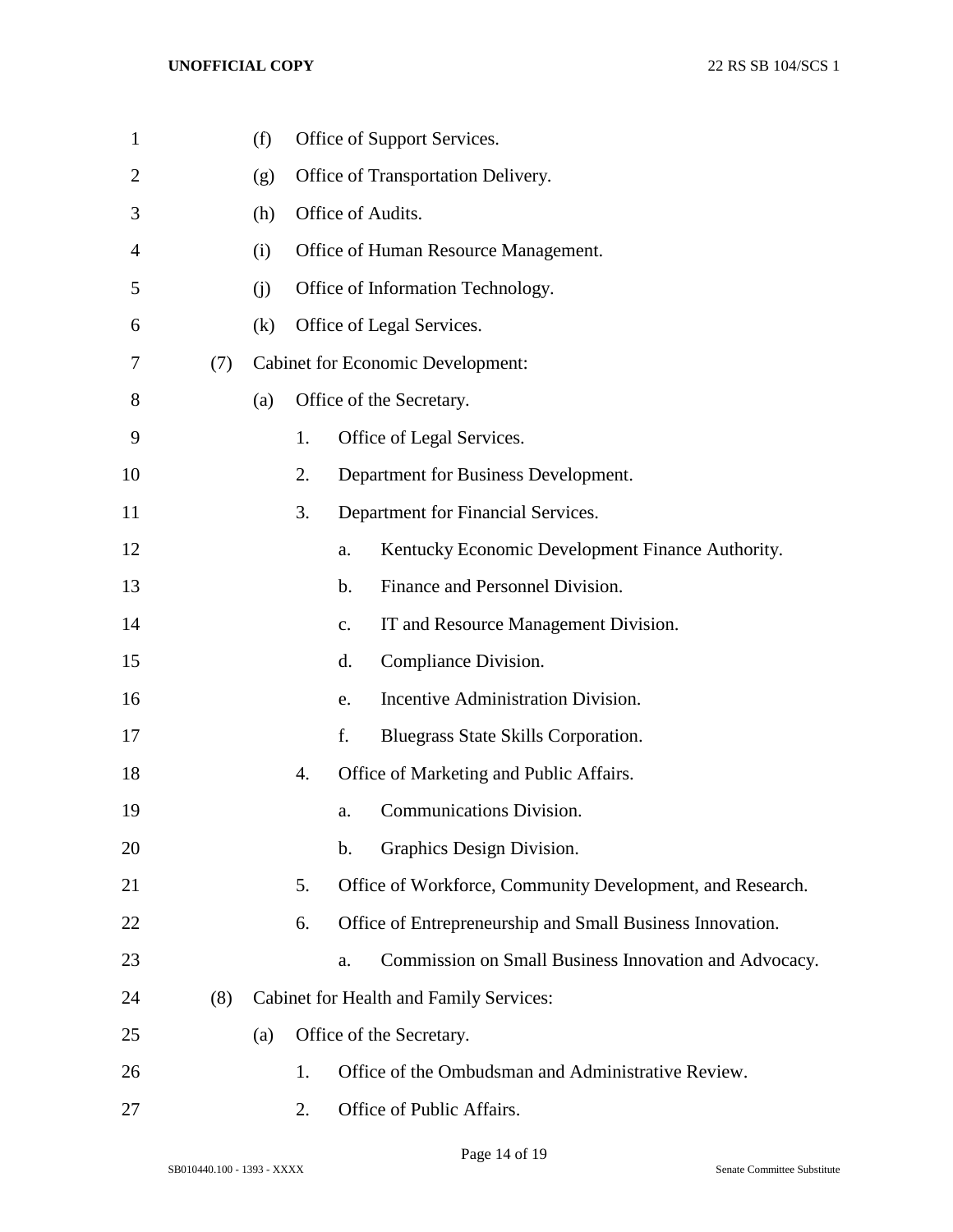| $\mathbf 1$    |     |     | 3.<br>Office of Legal Services.                                  |
|----------------|-----|-----|------------------------------------------------------------------|
| $\overline{2}$ |     |     | Office of Inspector General.<br>4.                               |
| 3              |     |     | 5.<br>Office of Human Resource Management.                       |
| 4              |     |     | Office of Finance and Budget.<br>6.                              |
| 5              |     |     | Office of Legislative and Regulatory Affairs.<br>7.              |
| 6              |     |     | 8.<br>Office of Administrative Services.                         |
| 7              |     |     | 9.<br>Office of Application Technology Services.                 |
| 8              |     | (b) | Department for Public Health.                                    |
| 9              |     | (c) | Department for Medicaid Services.                                |
| 10             |     | (d) | Department for Behavioral Health, Developmental and Intellectual |
| 11             |     |     | Disabilities.                                                    |
| 12             |     | (e) | Department for Aging and Independent Living.                     |
| 13             |     | (f) | Department for Community Based Services.                         |
| 14             |     | (g) | Department for Income Support.                                   |
| 15             |     | (h) | Department for Family Resource Centers and Volunteer Services.   |
| 16             |     | (i) | Office for Children with Special Health Care Needs.              |
| 17             |     | (j) | Office of Health Data and Analytics.                             |
| 18             | (9) |     | Finance and Administration Cabinet:                              |
| 19             |     | (a) | Office of the Secretary.                                         |
| 20             |     | (b) | Office of the Inspector General.                                 |
| 21             |     | (c) | Office of Legislative and Intergovernmental Affairs.             |
| 22             |     | (d) | Office of General Counsel.                                       |
| 23             |     | (e) | Office of the Controller.                                        |
| 24             |     | (f) | Office of Administrative Services.                               |
| 25             |     | (g) | Office of Policy and Audit.                                      |
| 26             |     | (h) | Department for Facilities and Support Services.                  |
| 27             |     | (i) | Department of Revenue.                                           |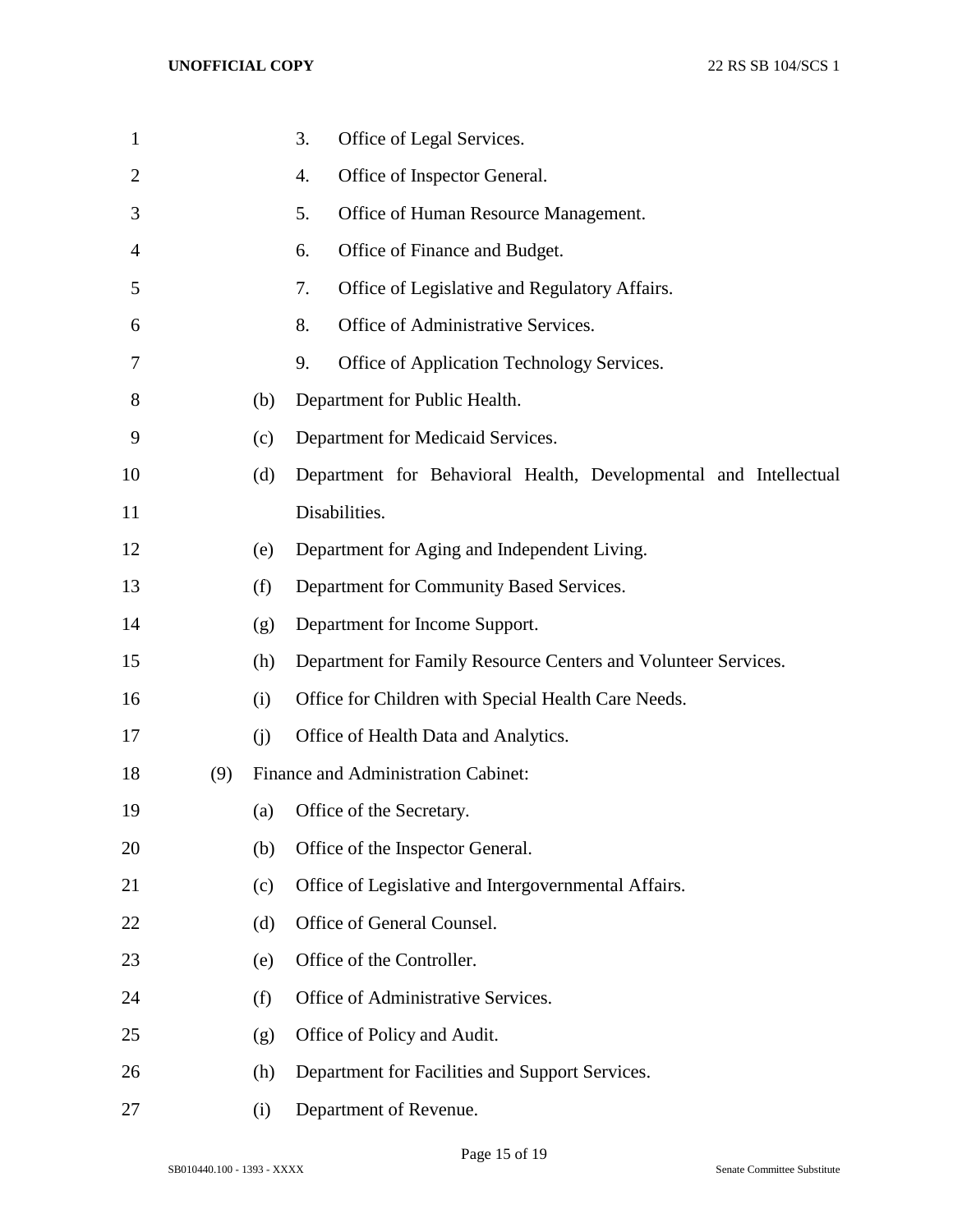| $\mathbf{1}$   | (j)                |    | Commonwealth Office of Technology.                              |
|----------------|--------------------|----|-----------------------------------------------------------------|
| $\overline{2}$ | (k)                |    | State Property and Buildings Commission.                        |
| 3              | (1)                |    | Office of Equal Employment Opportunity and Contract Compliance. |
| 4              | (m)                |    | Kentucky Employees Retirement Systems.                          |
| 5              | (n)                |    | Commonwealth Credit Union.                                      |
| 6              | $\left( 0 \right)$ |    | State Investment Commission.                                    |
| 7              | (p)                |    | Kentucky Housing Corporation.                                   |
| 8              | (q)                |    | Kentucky Local Correctional Facilities Construction Authority.  |
| 9              | (r)                |    | Kentucky Turnpike Authority.                                    |
| 10             | (s)                |    | Historic Properties Advisory Commission.                        |
| 11             | (t)                |    | Kentucky Higher Education Assistance Authority.                 |
| 12             | (u)                |    | Kentucky River Authority.                                       |
| 13             | (v)                |    | Kentucky Teachers' Retirement System Board of Trustees.         |
| 14             | (w)                |    | <b>Executive Branch Ethics Commission.</b>                      |
| 15             |                    |    | (10) Tourism, Arts and Heritage Cabinet:                        |
| 16             | (a)                |    | Kentucky Department of Tourism.                                 |
| 17             |                    | 1. | Division of Tourism Services.                                   |
| 18             |                    | 2. | Division of Marketing and Administration.                       |
| 19             |                    | 3. | Division of Communications and Promotions.                      |
| 20             | (b)                |    | Kentucky Department of Parks.                                   |
| 21             |                    | 1. | Division of Information Technology.                             |
| 22             |                    | 2. | Division of Human Resources.                                    |
| 23             |                    | 3. | Division of Financial Operations.                               |
| 24             |                    | 4. | Division of Facilities Management.                              |
| 25             |                    | 5. | Division of Facilities Maintenance.                             |
| 26             |                    | 6. | Division of Customer Services.                                  |
| 27             |                    | 7. | Division of Recreation.                                         |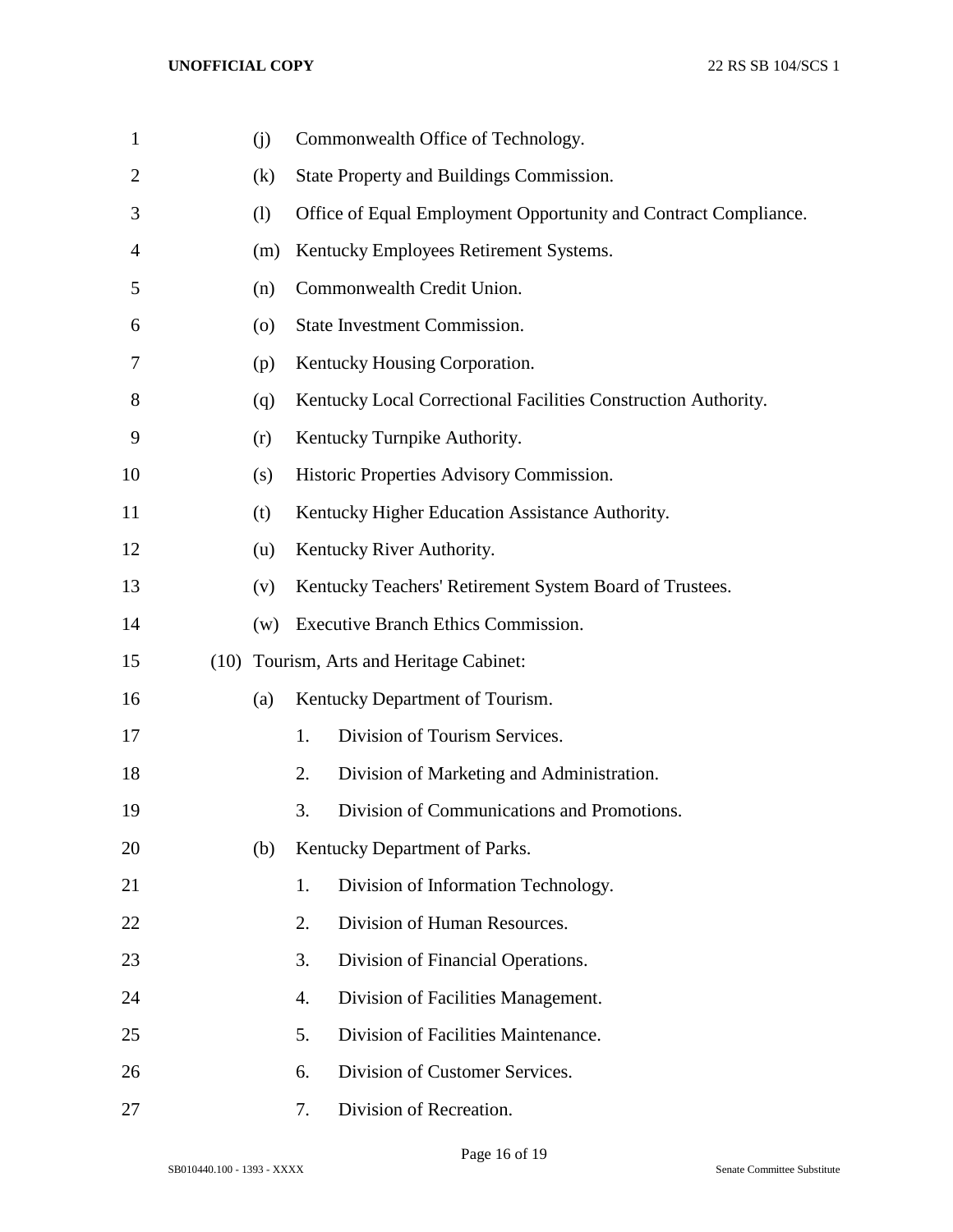| $\mathbf{1}$ |     | 8.  | Division of Golf Courses.                                     |
|--------------|-----|-----|---------------------------------------------------------------|
| 2            |     | 9.  | Division of Food Services.                                    |
| 3            |     | 10. | Division of Rangers.                                          |
| 4            |     | 11. | Division of Resort Parks.                                     |
| 5            |     | 12. | Division of Recreational Parks and Historic Sites.            |
| 6            | (c) |     | Department of Fish and Wildlife Resources.                    |
| 7            |     | 1.  | Division of Law Enforcement.                                  |
| 8            |     | 2.  | Division of Administrative Services.                          |
| 9            |     | 3.  | Division of Engineering, Infrastructure, and Technology.      |
| 10           |     | 4.  | Division of Fisheries.                                        |
| 11           |     | 5.  | Division of Information and Education.                        |
| 12           |     | 6.  | Division of Wildlife.                                         |
| 13           |     | 7.  | Division of Marketing.                                        |
| 14           | (d) |     | Kentucky Horse Park.                                          |
| 15           |     | 1.  | Division of Support Services.                                 |
| 16           |     | 2.  | Division of Buildings and Grounds.                            |
| 17           |     | 3.  | Division of Operational Services.                             |
| 18           | (e) |     | Kentucky State Fair Board.                                    |
| 19           |     | 1.  | Office of Administrative and Information Technology Services. |
| 20           |     | 2.  | Office of Human Resources and Access Control.                 |
| 21           |     | 3.  | Division of Expositions.                                      |
| 22           |     | 4.  | Division of Kentucky Exposition Center Operations.            |
| 23           |     | 5.  | Division of Kentucky International Convention Center.         |
| 24           |     | 6.  | Division of Public Relations and Media.                       |
| 25           |     | 7.  | Division of Venue Services.                                   |
| 26           |     | 8.  | Division of Personnel Management and Staff Development.       |
| 27           |     | 9.  | Division of Sales.                                            |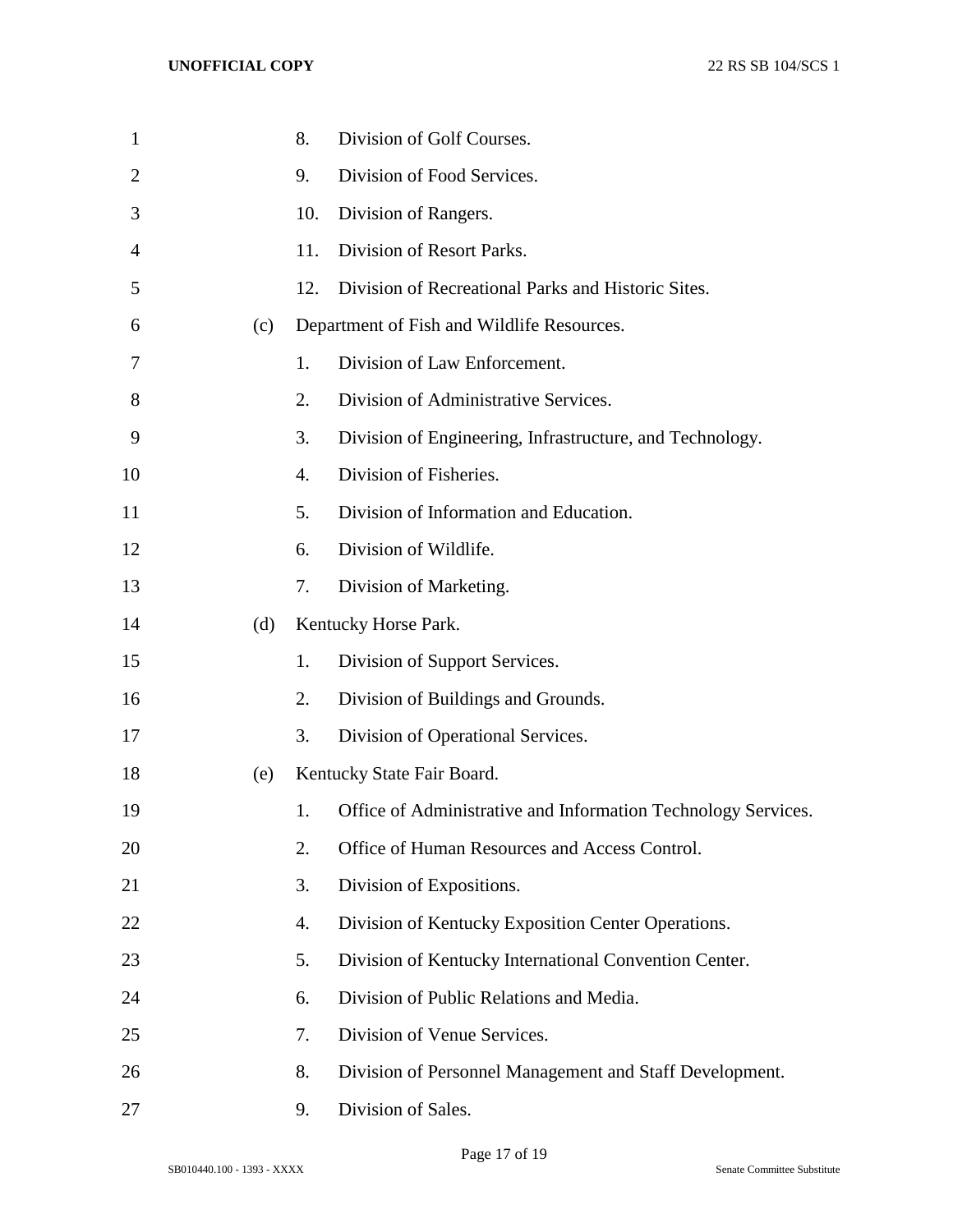| $\mathbf{1}$ |     | 10.<br>Division of Security and Traffic Control.         |
|--------------|-----|----------------------------------------------------------|
| 2            |     | 11.<br>Division of Information Technology.               |
| 3            |     | Division of the Louisville Arena.<br>12.                 |
| 4            |     | Division of Fiscal and Contract Management.<br>13.       |
| 5            |     | Division of Access Control.<br>14.                       |
| 6            | (f) | Office of the Secretary.                                 |
| 7            |     | Office of Finance.<br>1.                                 |
| 8            |     | 2.<br>Office of Government Relations and Administration. |
| 9            | (g) | Office of Legal Affairs.                                 |
| 10           | (h) | Office of Human Resources.                               |
| 11           | (i) | Office of Public Affairs and Constituent Services.       |
| 12           | (i) | Office of Arts and Cultural Heritage.                    |
| 13           | (k) | Kentucky African-American Heritage Commission.           |
| 14           | (1) | Kentucky Foundation for the Arts.                        |
| 15           | (m) | Kentucky Humanities Council.                             |
| 16           | (n) | Kentucky Heritage Council.                               |
| 17           | (0) | Kentucky Arts Council.                                   |
| 18           | (p) | Kentucky Historical Society.                             |
| 19           |     | Division of Museums.<br>1.                               |
| 20           |     | Division of Oral History and Educational Outreach.<br>2. |
| 21           |     | 3.<br>Division of Research and Publications.             |
| 22           |     | Division of Administration.<br>4.                        |
| 23           | (q) | Kentucky Center for the Arts.                            |
| 24           |     | Division of Governor's School for the Arts.<br>1.        |
| 25           | (r) | Kentucky Artisans Center at Berea.                       |
| 26           | (s) | Northern Kentucky Convention Center.                     |
| 27           | (t) | Eastern Kentucky Exposition Center.                      |